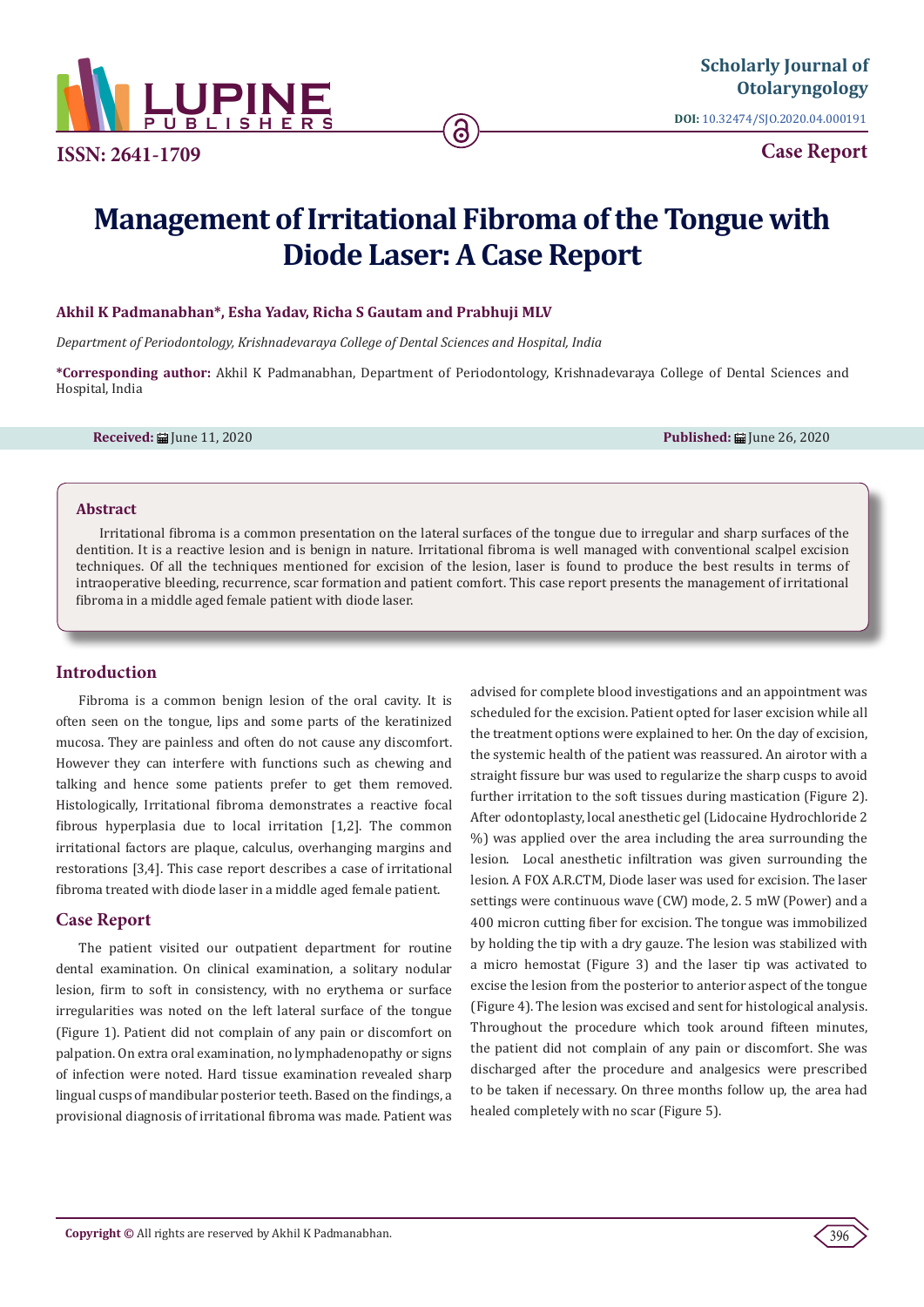

**Figure 1:** Fibroma on the left lateral side of lip.



**Figure 2:** Odontoplasty to remove irregularities.



**Figure 3:** The lesion held with hemostat.



**Figure 4:** Excising the lesion with diode laser.



**Figure 5:** The surgical area after excision.



**Figure 6:** Histological view (20 X) of the excised lesion showing hyper keratinization and nodular mass composed of collagenized fibrous connective tissue.